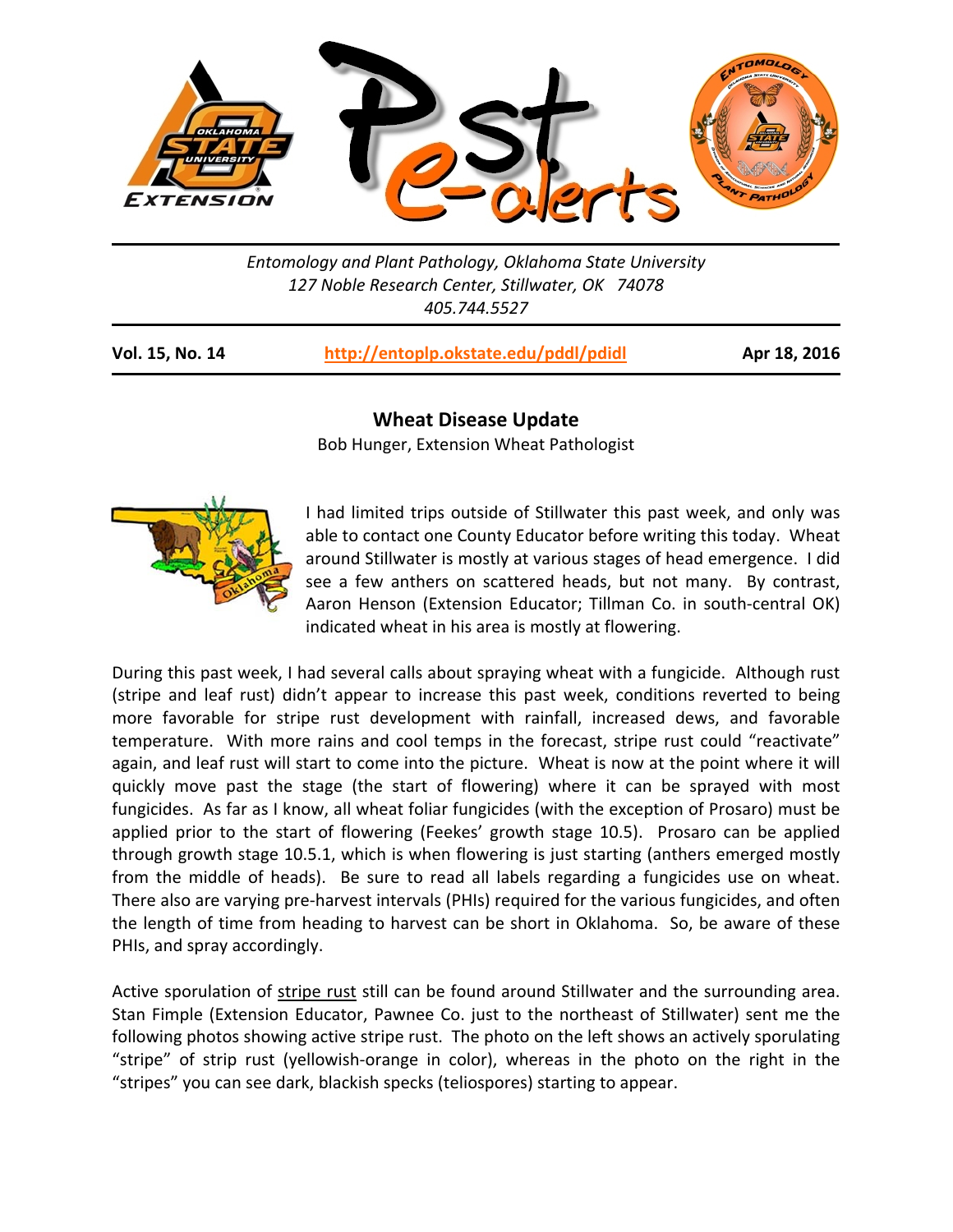

**Active (left) and survival (right) spore stages of stripe rust – Stan Fimple; Pawnee Co. Extension Educator.** 

Other than this, I have seen scattered leaf rust pustules on lower leaves around Stillwater, and powdery mildew also has become more apparent around Stillwater and at Lahoma as reported by Dr. Brett Carver (OSU Wheat Breeder). However, both of these diseases are at low levels on lower leaves but with coming rain and cool temperatures both (especially leaf rust) could continue to increase on the upper canopy. Around Stillwater, barley yellow dwarf spots continue to be observed but the aphids are now gone or at least in much lower in frequency. If heavy rains come over the next 3 or so days, I would imagine aphid populations will be mostly eliminated.

Finally, I want to raise awareness once again to Fusarium head blight (scab) of wheat. When wheat flowers it is susceptible to infection by the Fusarium fungus that causes scab. That time is quickly approaching. Occasionally Oklahoma has problems with this

disease, typically more so in eastern/northeastern Oklahoma than through the central and western parts of the state. However, scab was severe across the state for a couple years around 2010 and there also was some reported last year. For more information on scab, please see fact sheets PSS‐2145 *Fusarium Head Blight (Head Scab) of Wheat: Questions and Answers* and PSS‐2136 *Considerations when Rotating Wheat Behind Corn* that can be found at: http://pods.dasnr.okstate.edu. Once at that page, type the identifiers (PSS-2145/PSS-2136) into the "search box" located in the upper right area of the screen. An additional resource is the Fusarium Head Blight Prediction Center at http://www.wheatscab.psu.edu/. At this site you can read commentaries submitted by specialists from each state but more importantly see if weather conditions in your area have been conducive to development of FHB. The site is easy to use and especially may be beneficial in helping make fungicide application decisions.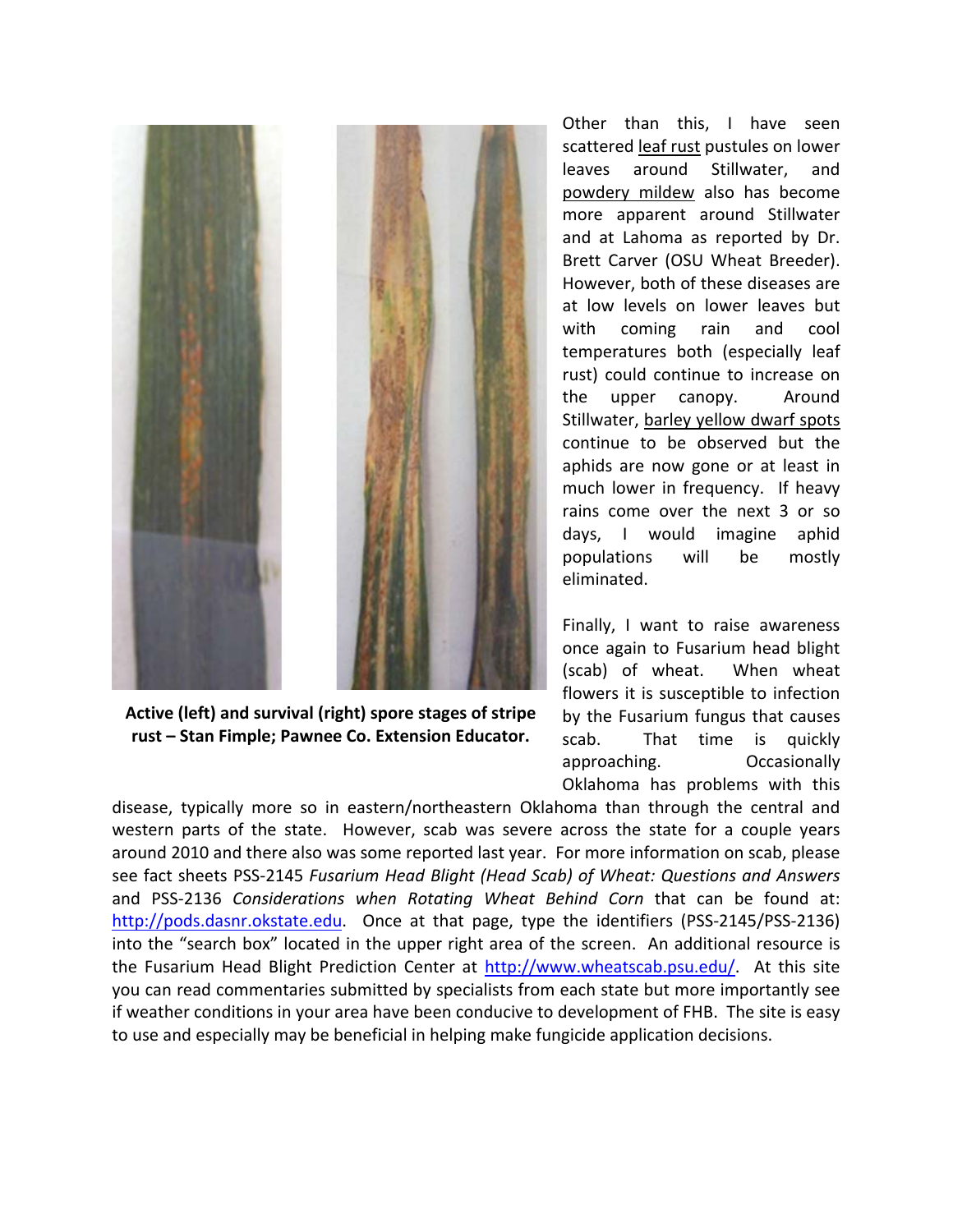

**Louisiana**: Dr. Stephen Harrison, (Wheat & Oat Breeder, Louisiana State University); Apr 15, 2016: My research associate (Kelly Arceneaux) is at the Rice Research Station in Crowley (Southwest) Louisiana rating plots today. We plant a double‐headrow set of a number of nurseries every year for disease screening at this location in collaboration with Don Growth (rice pathologist). This site is inoculated with scabby corn but is

not misted due to the abundance of humidity and free moisture at this site. Nurseries include: Statewide Variety Trial, Uniform Southern Soft Red Winter Wheat Nursery, Uniform Southern Scab Nursery, Sunwheat, GAWN. Kelly reports that stem rust is heavy and widespread at this site. Leaf rust is moderate and scab is at an intermediate level, which is good for distinguishing lines. The earliest plots are starting to mature, probably just past soft dough, while the latest lines are just past heading or not vernalized and not going to head. We only received about 50% of our normal vernalization hours this winter and quite a few lines in the statewide variety trials will not be harvested due to vernalization issues.

**Nebraska**: Dr. Stephen Wegulo, (Extension Plant Pathologist, University of Nebraska); April 14, 2016: "On Friday April 8, Jenny Rees, UNL Extension Educator, found trace amounts of stripe rust in a wheat field in Nuckolls County in south central Nebraska. Earlier this week, samples from several wheat fields in Banner County submitted to the lab of Dr. Bob Harveson (Extension Plant Pathologist) at UNL's Panhandle Research and Extension Center in Scottsbluff were positive



for stripe rust and leaf rust. This week on April 12 and 13 I surveyed wheat fields in the southernmost tier of counties in southeast, south central, and west central Nebraska. Dry weather which has prevailed over the last two weeks or so stopped rust development. I did not find rust in any of the fields I visited in the southernmost tier of counties. Several fields showed symptoms of stress from lack of moisture. Today I looked at research plots at Havelock Farm here in Lincoln (Lancaster County) and at the Agricultural Research and Development Center (ARDC) near Mead (Saunders County, about 35 miles north of Lincoln). I found a few hot spots of stripe rust at Mead (see first attachment), mostly on the lower leaves. I also found trace levels of leaf rust at Mead (second attachment). Powdery mildew was the predominant disease at Lincoln and Mead, but I also saw significant levels of Septoria tritici blotch in one research field at Mead. Wheat growth stage across the state ranges from Feekes 5 and 6 (most fields) to Feekes 7 in some irrigated fields."

\_\_\_\_\_\_\_\_\_\_\_\_\_\_\_\_\_\_\_\_\_\_\_\_\_\_\_\_\_\_\_\_\_\_\_\_\_\_\_\_\_\_\_\_\_\_\_\_\_\_\_\_\_\_\_\_\_\_\_\_\_\_\_\_\_\_\_\_\_\_\_\_\_\_\_\_



**South Dakota**: Dr. Emmanuel Byamukama, (Extension Plant Pathologist, South Dakota State University); Apr 13, 2016: "Several winter wheat fields in central South Dakota were scouted yesterday for stripe rust. One field originally found with stripe rust last week was the only one we found with stripe rust. Stripe rust was found on old/dying leaves and some of the leaves had teliospores, indicating the source of this rust would have been from overwintered stripe rust in South

Dakota."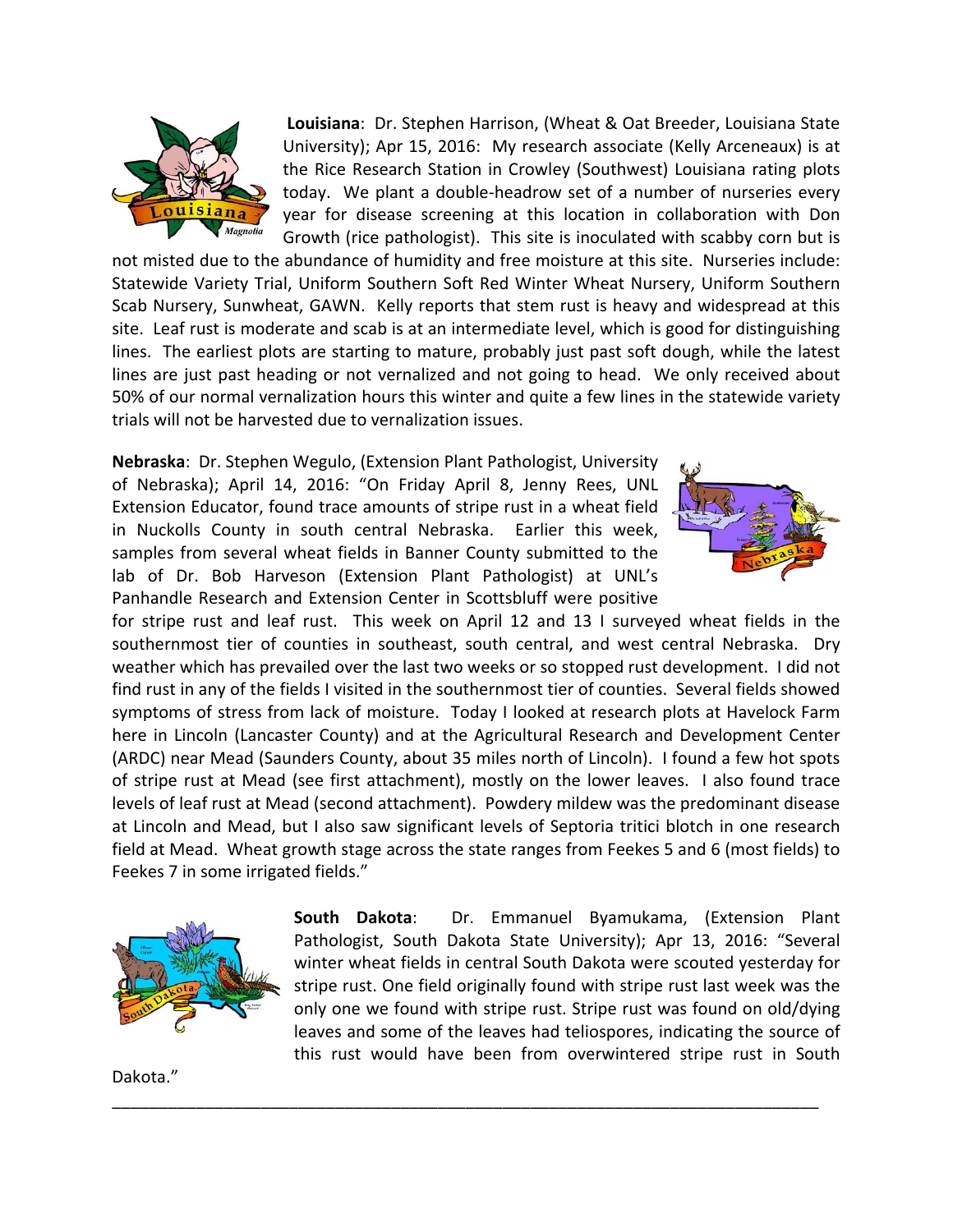# **Common Leafhoppers of Horticultural Importance**

Eric J. Rebek, State Extension Specialist for Horticultural Insects

Leafhoppers are a diverse group of sucking insects that belong to the family Cicadellidae. More than 2,500 species occur in North America and feed on a wide array of host plants. Leafhoppers use their piercing-sucking mouthparts to remove plant sap from leaves and stems of woody and herbaceous plants. Feeding by some leafhoppers results in stunting at the growing points or stippling of leaves (i.e., white flecking wounds), which inhibits photosynthesis and can result in leaf abscission. Some species in the genus *Empoasca* cause damage to vascular tissues of the host plant, resulting in a condition known as hopperburn. Another group of leafhoppers, called sharpshooters, feed exclusively on xylem fluids. Sharpshooters and many other leafhopper species are capable of transmitting plant pathogens such as bacteria, viruses, and phytoplasmas. Leafhoppers also produce honeydew, a sticky waste product that can serve as a medium for the black sooty mold fungus.

The following is a description of some common leafhopper pests found in Oklahoma horticultural landscapes and recommendations for their control.

**Beet leafhopper**, *Neoaliturus tenellus* (Baker)

**Description**: Adults of beet leafhopper are small, wedge‐shaped insects measuring approximately 1/8 inch in length. Their bodies are pale green to yellow with darker blotches. Adults have long, slender rear legs and will jump or fly away when disturbed. Adults move into fields in early spring to feed, often moving when suitable host plants are not located. Photo: A.C. Magyarosy, Bugwood.org



**Life cycle**: Adults move into fields in early spring and lay eggs on suitable hosts. Eggs hatch and nymphs develop to adults in two to three months. There may be multiple generations in Oklahoma.

Hosts: Adults may land and probe-feed on many different plants, but generally prefer to lay eggs on beets, tomatoes, and various weeds.

**Damage:** When adults and nymphs are abundant, feeding can result in shriveled and burned leaves, which is generally referred to as hopperburn. However, the primary damage caused by the leafhopper is from a pathogen transmitted by adults, curly top virus, which is spread from plant to plant. This virus causes leaves of tomato and potato plants to turn yellow and curl, and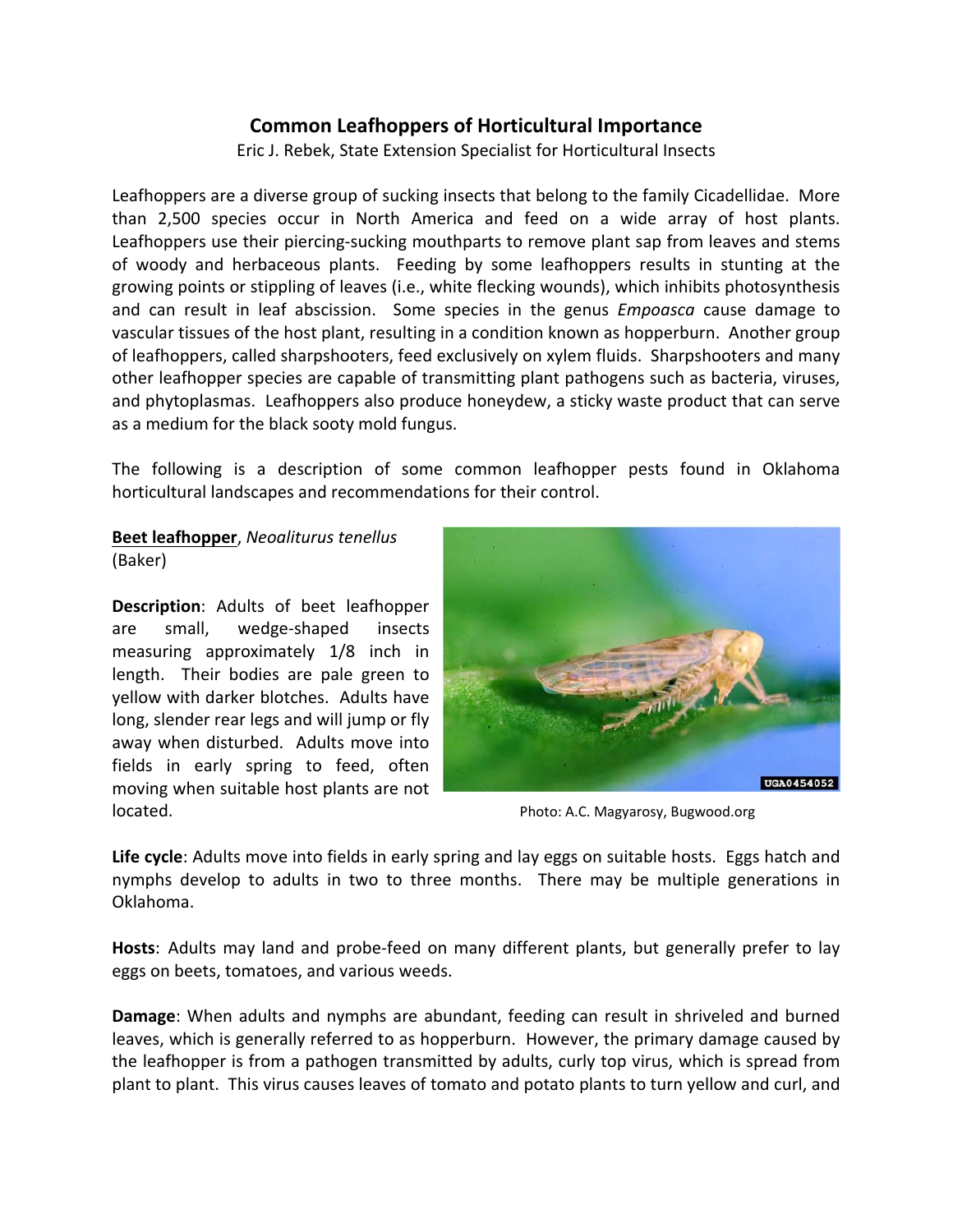often turns leaf veins and stems a purplish hue. Infected plants cease growing and remain stunted, and stems become stiff. Generally, fruits ripen prematurely and are deformed.

**Inspection and Control**: Plants should be visually inspected for presence of adult leafhoppers. An insect net can be swept through vegetation surrounding the garden or field to monitor adult movement into the area. However, there are currently no effective management strategies that can be used to prevent adult beet leafhoppers from probing and feeding on plants prior to transmission of the virus. Infected plants should be removed, and growers may be able to plant a sequential and second planting for later fruit production.



## **Potato leafhopper**, *Empoasca fabae* (Harris)

Description: Adults are small, green, wedgeshaped, and measure about 1/8 inch in length. There are a number of small, pale yellow or white spots on the body. The hind legs are long and enable the insect to jump a considerable distance. Nymphs are pale green and similar in shape to the adults, but they lack wings.

**Life Cycle**: This insect overwinters in the Gulf Coast states and migrates into Oklahoma in spring or early summer. Large numbers of flying adults often appear suddenly in fields soon after host plants begin growing. Beginning three to ten days after mating, females use their sharp ovipositors to insert eggs into the main veins or petioles of leaves. Each female lives a month or more and produces 2 or 3 eggs per day. Eggs hatch in about ten days and nymphs mature in about two weeks. Nymphs usually mature on the leaves where they hatched. Mating occurs about 48 hours after maturation and the life cycle is repeated. There are three or four generations per year in Oklahoma.

**Hosts**: Potato leafhoppers feed on more than 200 cultivated and wild plants. In addition to fruit trees and forage crops, vegetables such as beans, potatoes, eggplant, and rhubarb can be infested.

**Damage**: Both nymphs and adults feed on the underside of leaves. By extracting sap, they cause stunting of plants, curling of leaf margins, and crinkling of the upper surface of leaves. While feeding, leafhoppers also inject a toxic substance into plants which, in most vegetable hosts, causes hopperburn. This condition is characterized by a yellowing of the tissue at tips and margins of leaves, increasing until the leaves die. Hopperburn is sometimes confused with drought stress.

**Inspection and Control**: Insecticide applications may be necessary to control potato leafhoppers, especially on beans and potatoes. Spray when damage is noted and leafhoppers are present. Specific recommendations can be found in the OSU Extension Agents Handbook of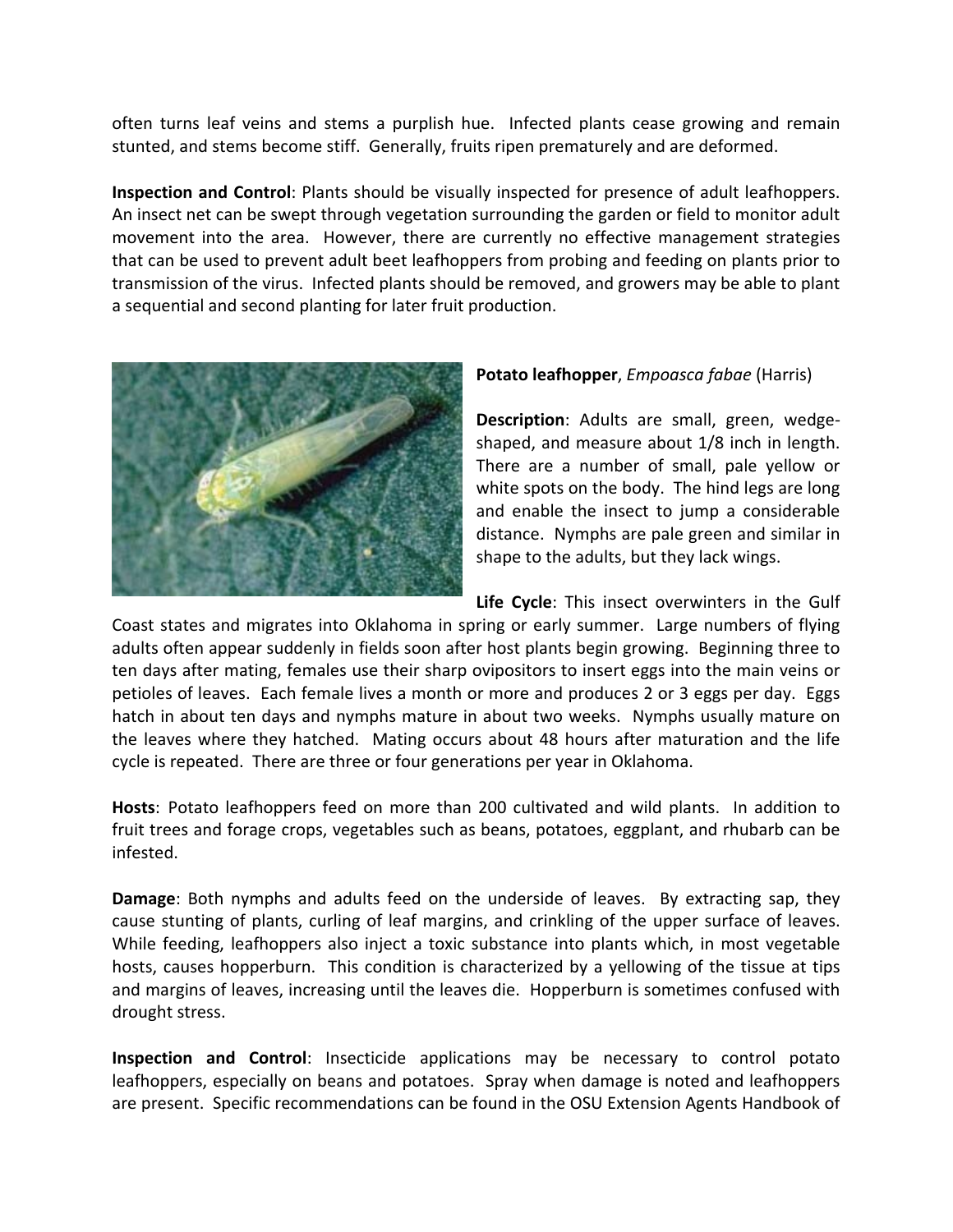Insect, Plant Disease and Weed Control (publication E‐832) and OSU Extension Fact Sheet EPP‐ 7313.

## **Eastern grape leafhopper**, *Erythroneura comes* (Say)

**Description**: Adult grape leafhoppers are pale yellow, with red markings on the wings. These markings can give this leafhopper a somewhat mottled appearance. They are about 1/8 of an inch in length and somewhat wedge shaped. Immature forms are pale green or greenish white and lack the markings and wings of the adult. This insect first becomes active about the time that grape leaves are half extended. Eggs



are inserted into leaf tissue by the adult female, which can deposit about 100 eggs during her lifetime.

**Life Cycle**: Grape leafhopper overwinters as an adult in leaf litter, grasses, or wherever they can find shelter near the vineyard. Upon emerging in the spring, adults feed for about two weeks, mate, and females begin laying eggs. Eggs generally hatch in about ten to twenty days, depending on temperature. Nymphs reach maturity in three to five weeks, also depending on temperature. There are three generations per year in Oklahoma.

**Hosts**: All life stages of this insect feed on grape, virginia creeper, apple, and several other plants.

**Damage**: Feeding by grape leafhopper causes the leaves and fruit to appear stippled with very tiny white spots. Eventually, these spots turn brown and may cause the leaves and fruit to shrivel. Affected leaves may become pale yellow and assume a very sickly appearance. Nymphs and flying adults may be noticeable on the underside of leaves.

**Inspection and Control**: If the problem with leafhoppers is caught early, then treatment can be focused on young nymphs before they become highly mobile adults. Therefore, regular scouting for grape leafhoppers within the vineyard is very important. Inspect a minimum of 50 leaves from randomly selected vines throughout the vineyard and count the number of nymphs encountered. Treatment is recommended when populations exceed an average of 5 nymphs per leaf before August 1 and 10 nymphs per leaf thereafter. Insecticide treatments should be directed at the underside of leaves and high volumes of liquid should be used to ensure adequate coverage, particularly when treating a cultivar with dense foliage. Thorough sanitation around the vineyard will provide for elimination of overwintering sites for adult leafhoppers and thereby help reduce reliance on chemical control. Insecticide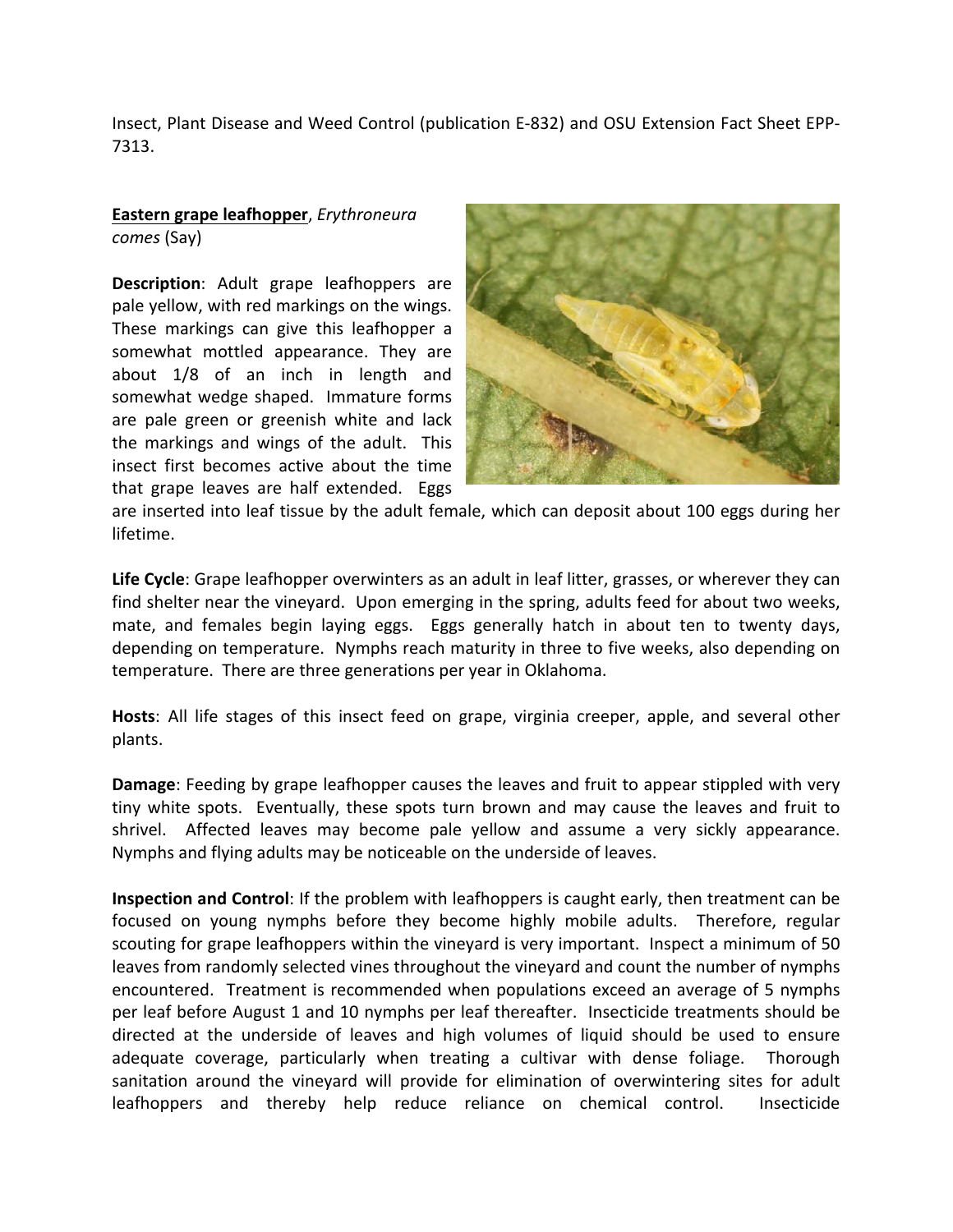recommendations for leafhoppers affecting grapes can be found in OSU Extension Fact Sheet EPP‐7091.



Photo: Whitney Cranshaw, Colorado State University, Bugwood.org

## **Aster leafhopper**, *Macrosteles quadrillineatus* Forbes

**Description**: The adult aster leafhopper is similar in shape to the potato leafhopper. However, it can be distinguished by six dark spots between the compound eyes. This leafhopper species measures approximately 1/8 inch in length and has a light green to yellow color.

**Life Cycle**: This leafhopper overwinters in the southern U.S. as eggs and adults.

The latter migrate by wind into the northern states in the spring. During warmer months, aster leafhoppers can

be found throughout North America surviving on a variety of vegetation. The lifespan of adults ranges from one to two months. The female has been reported to lay up to 200 eggs in its lifetime and the eggs can develop into adults in 24 days. There are five instars. The first instar has brownish coloration and is less than 1/16 inch in length. Later instars are yellow. There are up to six generations per year.

Hosts: Aster leafhoppers feed on over 180 plant species. Hosts include vegetables (carrot, lettuce, onion, potatoes), herbaceous plants (celery, parsley, dill, composites), fruits (tomatoes), and wild plants (perennials, annuals).

**Damage**: Nymphs tend to feed on the underside of leaves, causing leaf chlorosis. Adults are capable of transmitting North American aster yellows, a disease caused by a phytoplasma. Aster yellows symptoms include an initial yellowing of the leaf veins followed by chlorosis of new leaves. Finally, stunting and irregular growth occur and symptoms vary according to plant species.

**Inspection and Control**: Plants should be monitored for presence of aster leafhopper and aster yellows symptoms. Once plants are infected with aster yellows, there is no remedy and infected plants should be destroyed to prevent further spread of the disease. Specific recommendations can be found in the OSU Extension Agents Handbook of Insect, Plant Disease and Weed Control (publication E‐832).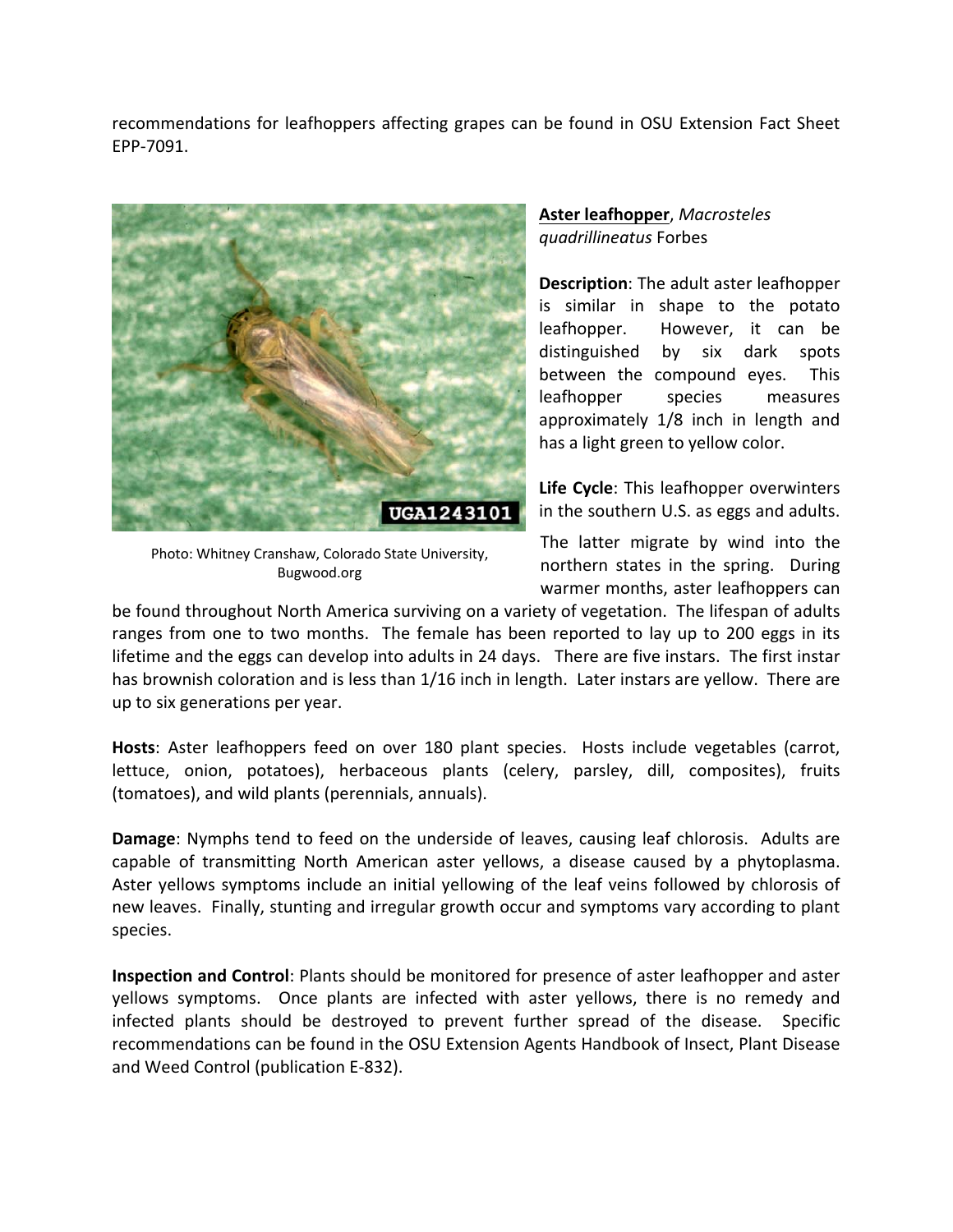#### **Sharpshooters**

**Description**: Sharpshooters are similar in appearance to aster leafhopper and potato leafhopper in having a wedge-shaped body. However, sharpshooters are larger, ranging in size from 3/16 to 1/2 inch. Further, they can easily be identified by their enlarged clypeus, or "forehead". Some are ornate and very colorful. For instance, *Graphocephala coccinea* Forster (left) is red with blue venation. The broad‐headed sharpshooter, *Oncometopia orbona* (Fabr.) (right), is nearly 1/2 inch long and has an orange head and blue markings on the wings and pronotum. Other species are black, green, or blue‐green.



**Life Cycle**: Adults overwinter in wooded landscapes and then move to ornamentals, perennials, and fruit trees in the spring. Females lay eggs singly or in groups and insert eggs into the surface of plant stems. Eggs hatch in 10 to 30 days, depending on temperature and species. Sharpshooters generally pass through five instars before reaching adulthood. Adult longevity can vary from 50 to 80 days, again depending on temperature and species. Sharpshooters have two to four generations per year depending on species.

Photo: Lisa Overall, Oklahoma State University

**Hosts**: Broad‐headed sharpshooter has been observed feeding on almost 50 plant species and laying eggs on approximately 20 species. This sharpshooter favors okra, sunflower, lambsquarter, ash, oak, crapemyrtle, and peach. The versute sharpshooter, *Graphocephala versuta* Say (right), feeds on 30 plant species including both woody and non‐woody plants. In general, sharpshooters feed and lay eggs on a wide variety of host plants.

**Damage**: Sharpshooters inflict little damage through their feeding; however, large numbers of sharpshooters have been observed feeding on apple trees in northeastern Oklahoma, causing significant plant wilting. Economically important sharpshooters are vectors of phytopathogens, in particular, *Xylella fastidiosa* Wells *et al*., the causative agent of many plant diseases including Pierce's disease of grape and bacterial Photo: Lisa Overall, Oklahoma State



University